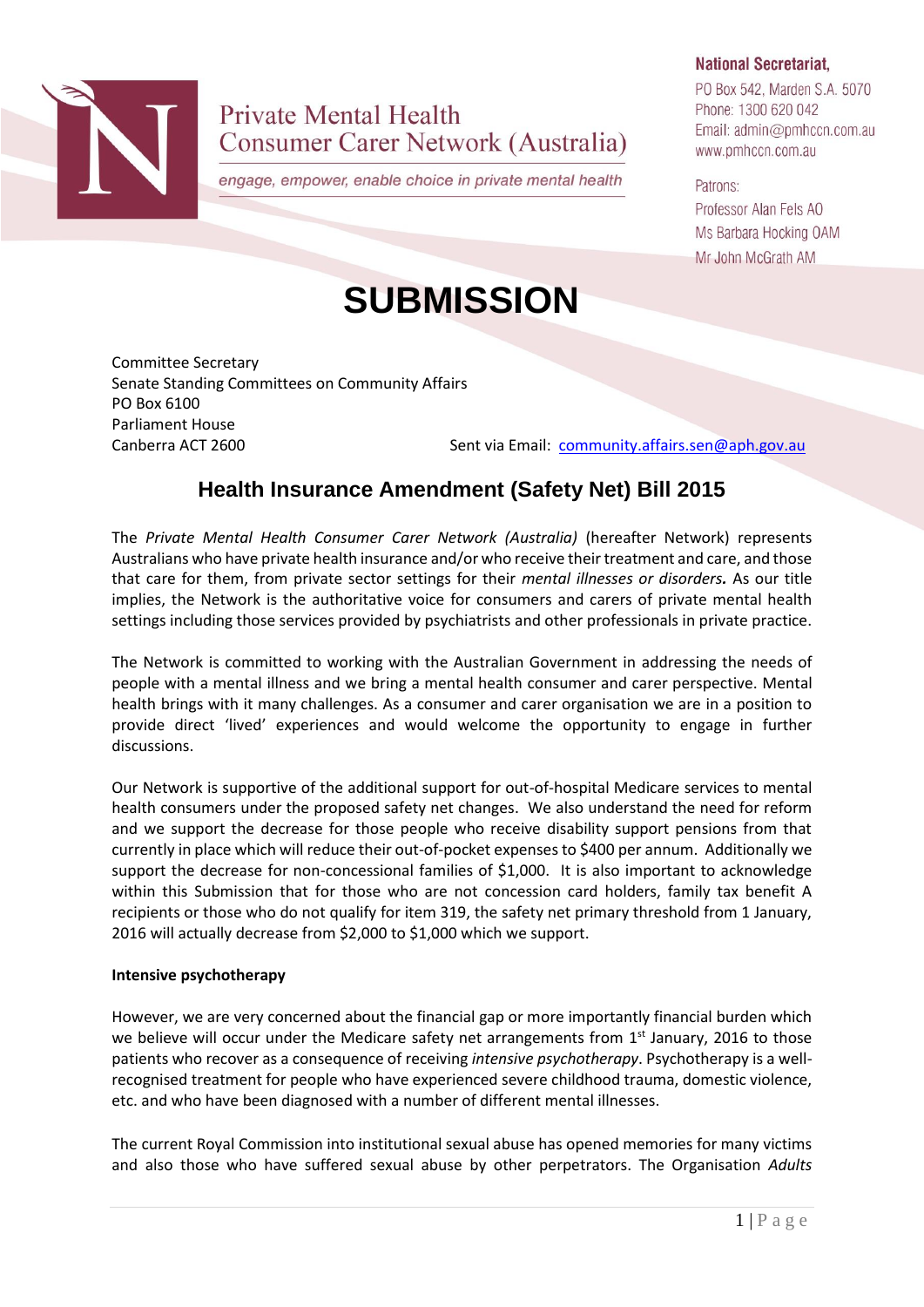*Surviving Child Abuse* (ASCA) statistics show more that 80% of abuse occurs in the home environment by an immediate or extended family member. We understand that it is many people from this group who are now seeking psychotherapy with the changes to the Safety Net affecting them.

### **Medicare Item Number 319**

We are concerned that the Government *refers* to Medicare Item Number 319 as a way of addressing the needs of people accessing *intensive psychotherapy.* There are some very concerning and problematic issues from our perspective in this regard. Firstly the Medicare Item number 319 requires a person to have a level of impairment within the range 1 to 50 of the Global Assessment of functioning (GAF) Scale and the consumer displays at least 'serious symptoms', which means they can be experiencing significant symptoms impacting on normal life and employment that do not quite reach this level. The Network has been advised that the requirements for the use of 319 are now outdated and need to be change. The DSM V (Diagnostic and Statistical Manual) has completely dispensed with the GAF as it was inaccurate and too subjective. Therefore it should also be removed as a specific criteria from this item number. Additionally in the DSM V personality disorders have been moved to Axis 1 which means that they are on a par with Bipolar and Schizophrenia and related disorders and must be treated in the same manner.

Further criteria require the consumer's illness to fall within specific diagnostic criteria and that it is evident that a severe and significant level of impairment exists which interferes with their quality of life. Some further concerns for the Network are that consumers may cease to see the psychotherapist until the commencement of the next 12 months cycle preferring to be treated under Medicare item number 306 because of the stigma associated with Item Number 319.The fact that its use can be easily discovered via subpoena of MBS records, with possible consequences for the individual (eg an estranged spouse being deemed to be an unfit parent by the opposing party in Family Court proceedings) despite benefitting from treatment and cooperating in every way. One of the risks is that consumers may cease treatment suddenly which has associated risks to their lives and well-being or meet the out-of-pocket costs – an increase of at least an additional \$107 once the 50 session limit has been reached. The total number of consultations a person can receive under Medicare Item Number 319 is currently 160 consultations per annum.

Further concerns to the Network is the potential for a sudden disruption of therapy because the gap cannot be afforded or because the 50 sessions have been reached. This might have serious associated risks to their lives and might severely interfere with their real chance of recovery. This could also severely interfere with the psychotherapeutic process resulting in many additional months working through their issues in therapy which may not otherwise have occurred. The other main concern we have is that a large number of consumers may not be able to afford longer term psychiatric treatment including psychotherapy, which would be disastrous for mental health provision in Australia.

Many of the people affected are often not in a position to fund the gap. These consumers are people who are deeply distressed, live with constant suicidal thoughts, have experienced significant childhood trauma, have treatment resistant mental illnesses such as anxiety, depression, personality disorders, developmental disorders and/or combination of these with significant co-morbidity. These are people who to a large extent struggling with daily functioning. They are both male and female, from across the lifespan, geographic locations and levels of education with many being Centrelink recipients.

We note that under Medicare item 319 consumers unable to work are covered, which we understand will not change under the SMSN. However, for many of these consumers who manage to obtain some form of employment despite being mentally ill and having significant dysfunction, are not usually in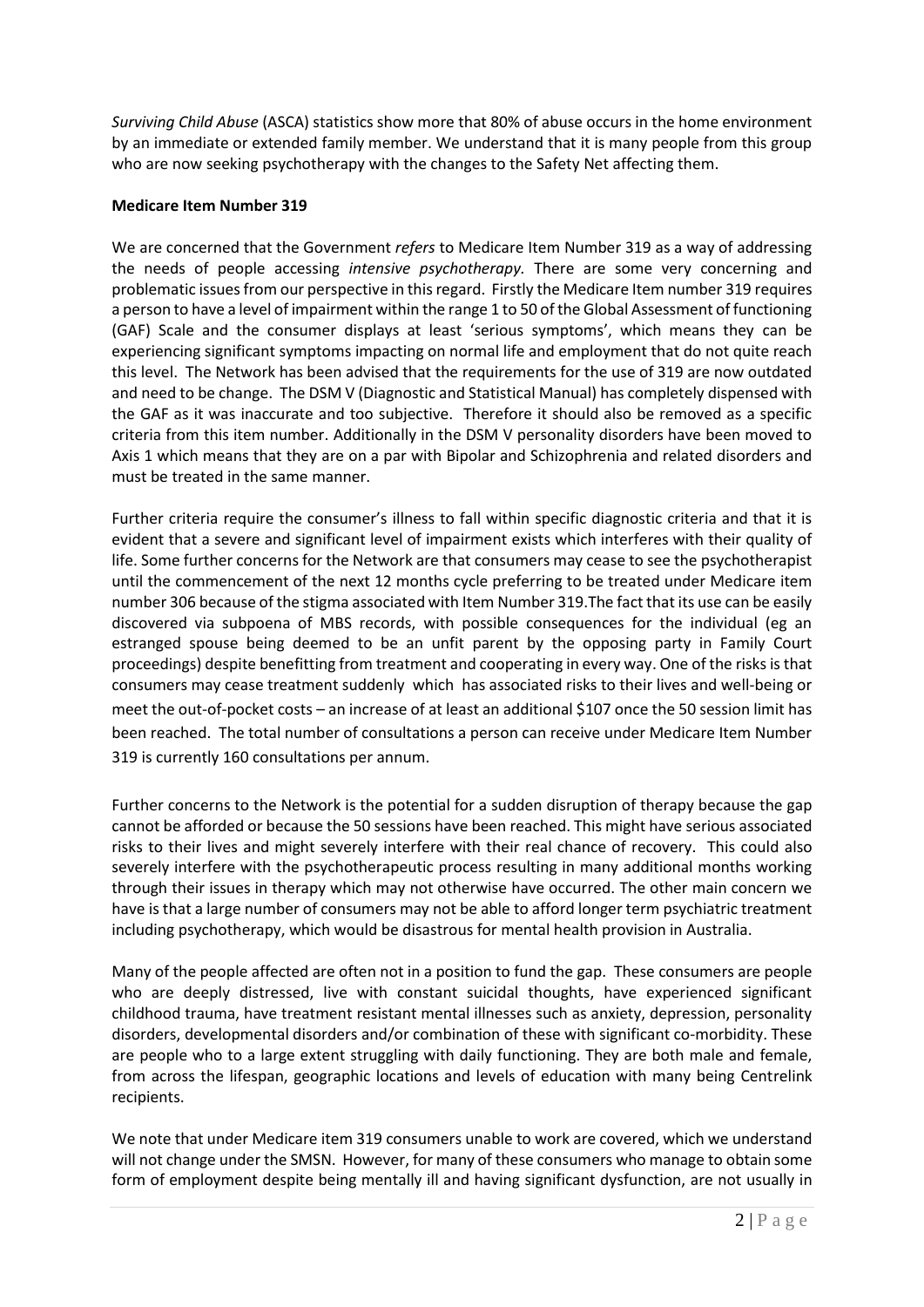high paid employment. Rather they are usually under functioning in the working world, with psychotherapy assisting them obtain an increased level of functioning to work closer to their capacity. Intensive psychiatric care and psychotherapy assists for many in stabilising their lives, reducing the dependence of medication and over a long period offers significant remission.

For a consumer accessing intensive psychotherapy, or consumers accessing treatment under Medicare item 306 who need to see their psychiatrist more than 50 sessions per year the gap payment from 1 January, 2016 will be significant.

### **Medicare Item 306**

*(Attendance of more than 45 minutes duration but not more than 75 minutes duration for 50 attendances in a calendar year)* Fee: \$183.65 Benefit: 75% = \$137.75 85% = \$156.15

For a consumer receiving treatment by psychiatrists who are seen under this Medicare item capped at 50 sessions per year who subsequently require additional consultations to keep them out of hospital, transition to Medicare item 316 is required which could result in considerable financial disadvantage. The overall gap varies considerably and can be dependent upon whether they are concession card holders or family tax benefit A recipients or whether they qualify for item 319.

# **Medicare item 316**

*(Attendance of more than 45 minutes duration but not more than 75 minute duration for 50 attendances in a calendar year)* Fee: \$91.95 Benefit: 75% = \$69.00, 85% = \$78.20

The Australian Medical Association's recommended rate for this Medicare item number is \$340 per session. However, according to figures from the Royal Australian and New Zealand College of Psychiatrists the average charge for this Medicare item by treating psychotherapists is \$244.00 per session. We understand that where some psychotherapists don't bulk bill, their patients attending reasonably 3 sessions per week, could well be around \$280-\$300+ gap per week.

At gaps of \$300 or more, this is above the 150% cap on the safety net service maximum. This is a critical point to make and we believe very strongly there is a cause for special consideration for mental health consumers.

Expenditure of this item number (316) during the period 2014-2015 accounts for only \$3.3 million which equates to only 1% of the total psychiatry expenditure.

It can be demonstrated from this data, that significant cost gaps will occur under the SMSN from 1 January, 2016 for mental health consumers who will be required to meet the out of pocket costs. We believe the changes to the Single Medicare Safety Net will see many current and future consumers adversely affected financially. Should there be no uptake of alternatives for consumers then we are gravely concerned for the ongoing therapeutic relationship, financial burden or consumers' wellbeing and safety.

Unlike Radiation Oncology, people accessing intensive psychotherapy cannot receive this treatment within the public sector. You can see from the table below for the period 2014-2015, the total of 2.26 million Medicare psychiatry services were provided with a total psychiatry expenditure of \$331.7 million in benefits out of a total of \$20.2 billion paid for all Medicare expenditure which means that